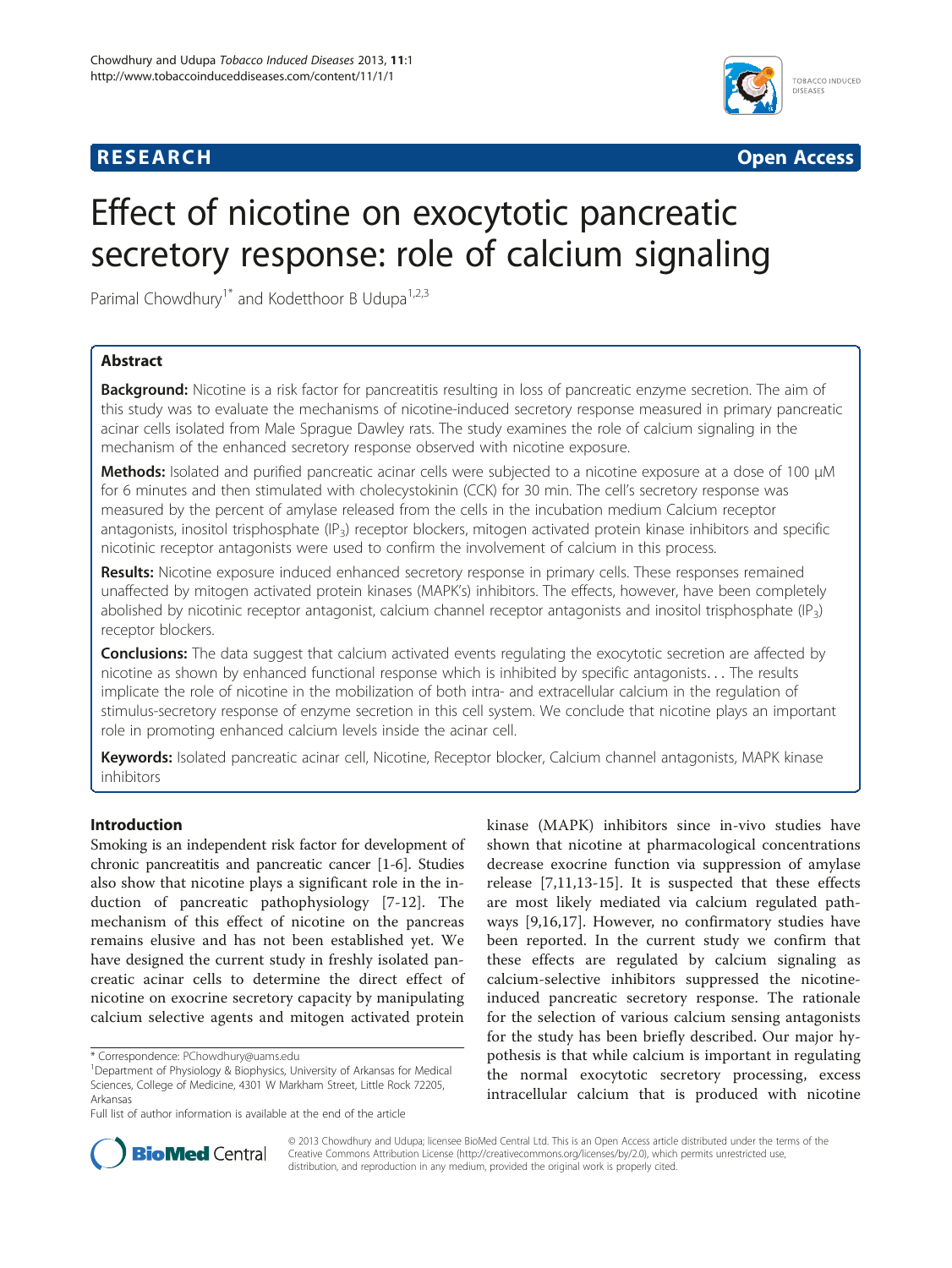exposure at its pharmacological doses may suppress pancreatic function leading to inflammation [[7-9](#page-8-0)].

While  $Ca^{2+}$  could be released from the  $|Ca^{2+}|\right|$  stores including store –operated calcium channels, activation of inositol-1,4,5-trisphosphate  $(\text{IP}_3)$  receptors, found at the cellular membrane, results in an elevation of  $|Ca^{2+}$ ] [[18\]](#page-8-0). 2-Aminoethoxydiphenyl borate (2-APB) is a reliable blocker of store-operated  $Ca^{2+}$  entry as well as an inhibi-tor of InsP<sub>3</sub>-induced Ca<sup>2+</sup> release [[19\]](#page-8-0). α-conotoxins are tightly folded miniproteins that antagonize nicotinic acetylcholine receptors (nAChR) with high specificity for diverse subtypes. ω-conotoxin inhibits N-type voltagedependent calcium channels [\[20](#page-8-0)]. H-7 dihydrochloride is a broad-based, cell-permeable serine/threonine kinase inhibitor and has often been used to assess the contribution to cellular processes, including the induction of gene expression. H-7 inhibits PKC more potently in invitro assays and is mainly used as a rather nonspecific inhibitor of protein kinase activity [[21](#page-8-0)]. Mecamylamine (inversine) is a nonselective and noncompetitive antagonist of the nicotinic acetylcholine receptors and it blocks the effect of nicotine [[22](#page-8-0),[23](#page-8-0)].

## Material and methods

### Reagents

All reagents used in the experiment are of analytical grade. Nicotine was purchased from Sigma (St. Louis, MO) and it was obtained in liquid form. Nicotine was dissolved initially with a few drops of ethanol and further diluted to the required concentration with saline, pH adjusted to 7.4 by sodium hydroxide (1M). For control samples, medium containing the same amount of ethanol was used as was done for dissolution of nicotine with saline, the pH adjusted to 7.4. Cholecystokinin (CCK-8) was purchased from Bachem, Philadelphia, PA. For inhibitor studies, MAPK inhibitor, UO126, junkinase inhibitor and p-38 kinase inhibitors were purchased from (Cell Signaling Technology, Inc., Beverly, MA). 2-Aminoethoxydiphenyl borate (2-APB), a reliable blocker of store-operated  $Ca^{2+}$  entry and H-7, a broadbased, cell-permeable serine/threonine kinase inhibitor, were purchased from Calbiochem (San Diego, California). Mecamylamine, a nicotinic acetylcholine receptor antagonist, was purchased from Sigma Life Sciences (St. Louis, MO). ω-conotoxin, an N-type voltage-dependent calcium channels inhibitor was purchased from Peptide International (Louisville, Kentucky).

Adult male Sprague Dawley rats were used for the study. The animals were procured through a protocol approved by the Institutional Animal Care and Use Committee. The animals were acclimatized for a week under controlled laboratory conditions prior to the study. After an

18-hour fast, the animals were sacrificed, the pancreas removed quickly and freed from fat and lymph nodes. Pancreatic acini were isolated by enzymatic digestion according to methods reported previously [[17,24,25](#page-8-0)]. Briefly, Krebs-Henseleit bicarbonate buffer, pH 7.4 (KHB), containing the minimum Eagle's Medium supplement (MEM), 67 U/ml collagenase, 2 mg/ml bovine serum albumin (BSA), and 0.1 mg/ml soybean trypsin inhibitor, was injected into the pancreatic tissue interstitium. The injected pancreatic tissue was incubated at 37°C in a shaking water bath at a frequency of 120 times/min for 40 minutes, followed by mechanical disruption of the tissue with gentle suction through pipettes of decreasing orifice sizes. Acini were then purified by filtration through 150 μM polyethylene mesh and by density gradient centrifugation with KHB containing 4% BSA. Acini were preincubated for 30 minutes in HEPES-buffered Ringer's solution, pH 7.4 (HR). The HR used was the same as KHB, except that it contained 10 mmol/L Hepes and 0.5% BSA. Prior to use, the buffer was gassed with  $100\%$  O<sub>2</sub>. After pre-incubation, acini were washed and resuspended in fresh HR at a density of 0.3-0.4 mg/ml of acinar protein.

The purified primary acinar cells were maintained overnight in 100 mm culture dish at concentration of 1.6 X 10<sup>6</sup> /10 ml in culture media containing Ham's F-12 nutrient medium (F12K) with 2 mM L-glutamine, 1% antibiotic, 1.5% sodium bicarbonate, and 10% fetal bovine serum albumin (FBS) at 37°C in a 5%  $CO<sub>2</sub>/95%$  air atmosphere. On day one, the medium was changed to a serum-free nutrient medium.

The cells were treated with 10  $\mu$ M to 500  $\mu$ M of nicotine (Sigma, St. Louis, MO) in 6.0 ml of serum-free medium for periods of 30 seconds to 10 minutes. Cells were pretreated with inhibitors for 30 minutes before adding nicotine.

# Amylase secretion from primary cells after nicotine

Cell function studies were performed with or without CCK (Bachem, Philadelphia, PA) at its maximal, previously determined stimulating dose. These studies were conducted with primary cells that were washed free of media with Hepes-Ringer (HR) buffer, pH 7.4 (2X), incubated in the same buffer with or without nicotine (50 μM to 1000 μM) for periods of 0 to 10 minutes and then washed twice with HR buffer to make the cells nicotine-free. The cells were then dispersed in fresh HR buffer, incubated with or without CCK  $(10^{-9}$  M) for 30 minutes at 37°C. The selection of this dose of CCK  $(10^{-9}$  M) for was based on our initial study, which showed a maximal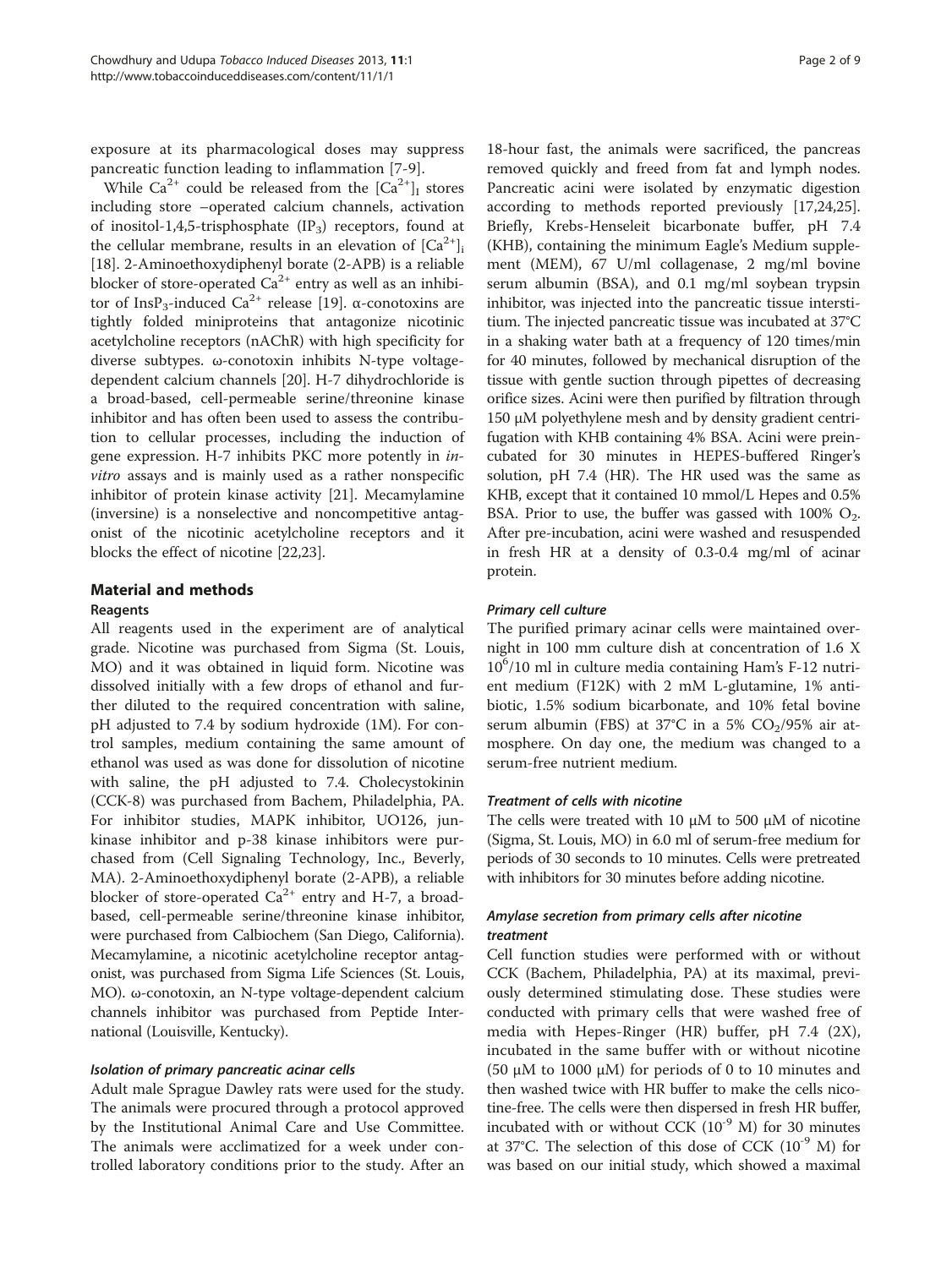<span id="page-2-0"></span>stimulated response of amylase release in a CCK dose– response curve [\[14\]](#page-8-0). Following the incubation period, the media was removed by centrifugation and analyzed for amylase activity by the method of [\[26\]](#page-8-0) with Procion yellow starch as substrate (PRO Chemical & Dye, Somerset, MA). Cell pellets were washed with ice-cold PBS, lysed with water by sonication, and centrifuged. The cell lysate was analyzed for both amylase and protein content. Protein concentration was measured by the method of [[27](#page-8-0)]. The amylase release was expressed as the fractional amount (%) released from the total.

# Effect of mecamylamine or conotoxin on primary cell<br>function, with or without nicotine

Primary cells  $(4-6 \times 10^6)$  were washed and incubated at 37°C with or without 500 μM mecamylamine for 30 minutes, followed by an additional incubation with nicotine for 6 minutes. Cells were washed and then incubated at  $37^{\circ}$ C with or without CCK-8 ( $10^{-9}$  M) for 30 minutes. Amylase released into the incubation medium

was measured with Procion-yellow starch as substrate. The data are presented as % initial content and represented as the mean ± SEM of four experiments.

For conotoxin experiment, primary cells  $(4-6 \times 10^6)$ were washed and incubated at 37°C without or with 80 mM conotoxin for 30 minutes, followed by additional 6 minutes incubation with nicotine. The rest of the procedure was similar as described above.

# $\sum_{i=1}^n$  or  $\sum_{i=1}^n$  on primary cell function, with or with or with or with or with or with or without  $\sum_{i=1}^n$  or  $\sum_{i=1}^n$  or  $\sum_{i=1}^n$  or  $\sum_{i=1}^n$  or  $\sum_{i=1}^n$  or  $\sum_{i=1}^n$  or  $\sum_{i=1}^n$  or  $\sum_{i=1$

Primary cells  $(4-6 \times 10^6)$  were washed and incubated at 37°C with or without 10 μM H-7 for 30 minutes, followed by an additional incubation with nicotine for 6 minutes. Cells were washed and then incubated at 37°C with or without CCK-8  $(10^{-9}$  M) for 30 minutes. Amylase released into the incubation medium was measured with Procion-yellow starch as substrate. The data are presented as % initial content and represented as the mean ± SEM of four experiments.

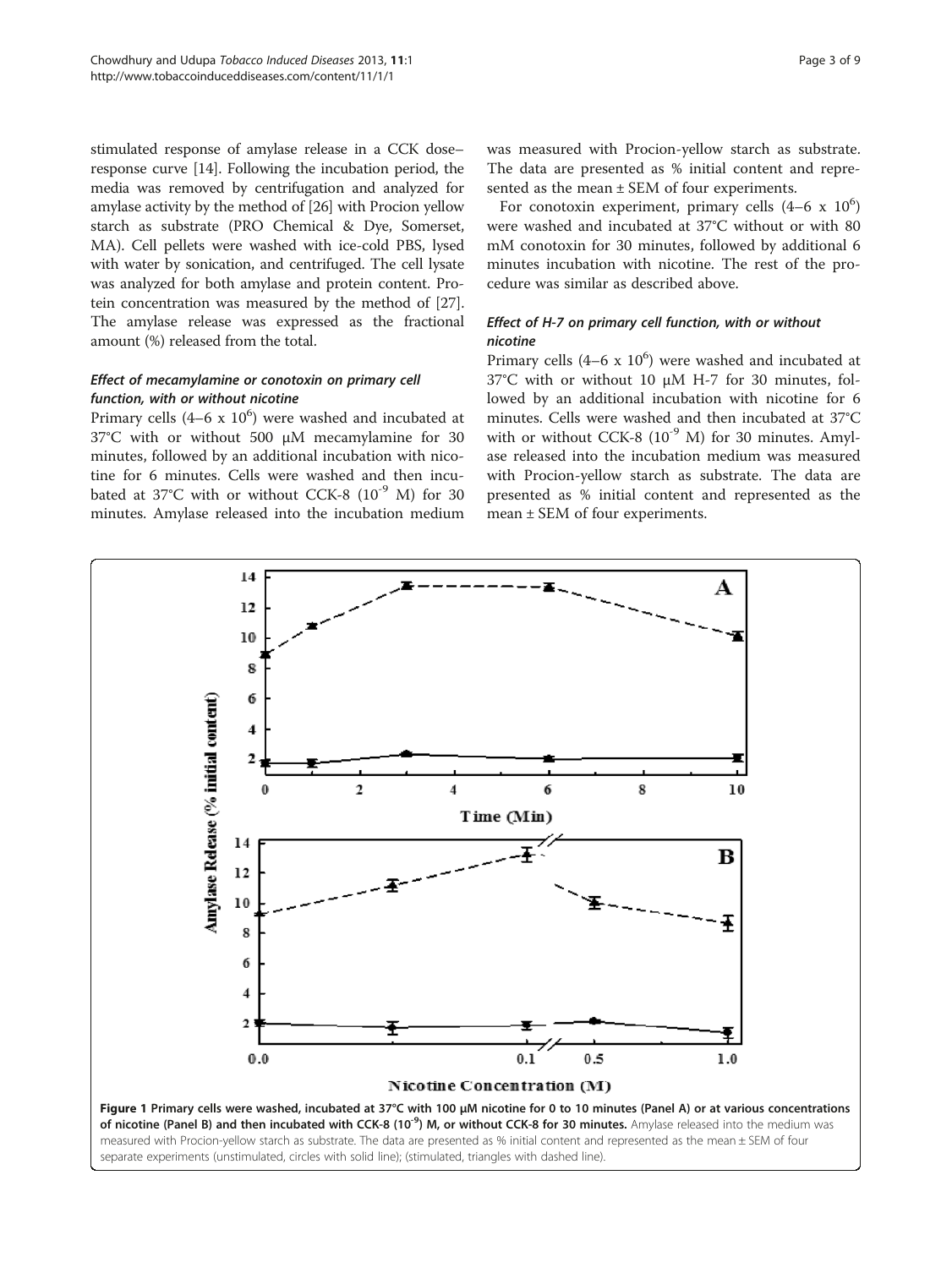<span id="page-3-0"></span>

# Effect of  $IP_3$  receptor antagonist on acinar cell function with or without nicotine

Primary cells  $(4-6 \times 10^6)$  were washed and incubated at 37°C without or with 80 mM 2-APB for 30 minutes, followed by an additional 6 minutes incubation with nicotine. Amylase released into the incubation medium was measured with Procion-yellow starch as substrate. The data are presented as % initial content and represented as the mean ± SEM of four experiments.

# Effect of ERK Inhibitor on primary cell function with or

To study the effect of an ERK1/2 inhibitor on basal and stimulated amylase release, primary cells were pretreated with UO126 (10 μM) for 30 minutes. After washing, the cells were incubated with  $100 \mu$ M nicotine for 6 minutes. At the end of the incubation period, the cells were washed with HR buffer, and incubated with either buffer, or buffer containing  $10^{-9}$  M CCK-8, for 30 minutes. Amylase release in the media and protein concentration were determined as outlined in the earlier section. The method used for CCK stimulation was similar to that described in the earlier section.

# Effect of JNK inhibitor or p38 inhibitor on primary cell

Primary cells  $(4-6 \times 10^6)$  were washed and incubated at 37°C with or without 100 nM JNK inhibitor or with 1 μM p38 kinase inhibitor for 30 minutes, followed by an additional incubation with nicotine for 6 minutes. Cells were washed and then incubated at 37°C with or without CCK-8 (10<sup>-9</sup> M) for 30 minutes. Amylase released into the incubation medium was measured with Procion-yellow starch as substrate. The data are presented as % initial content and represented as the mean ± SEM of four experiments.

Results were reported as mean ± standard error of the mean (SEM). The results were analyzed by student's t-test and where required, with analysis of variance (ANOVA). Differences were considered significant at a probability of 0.05 or lower.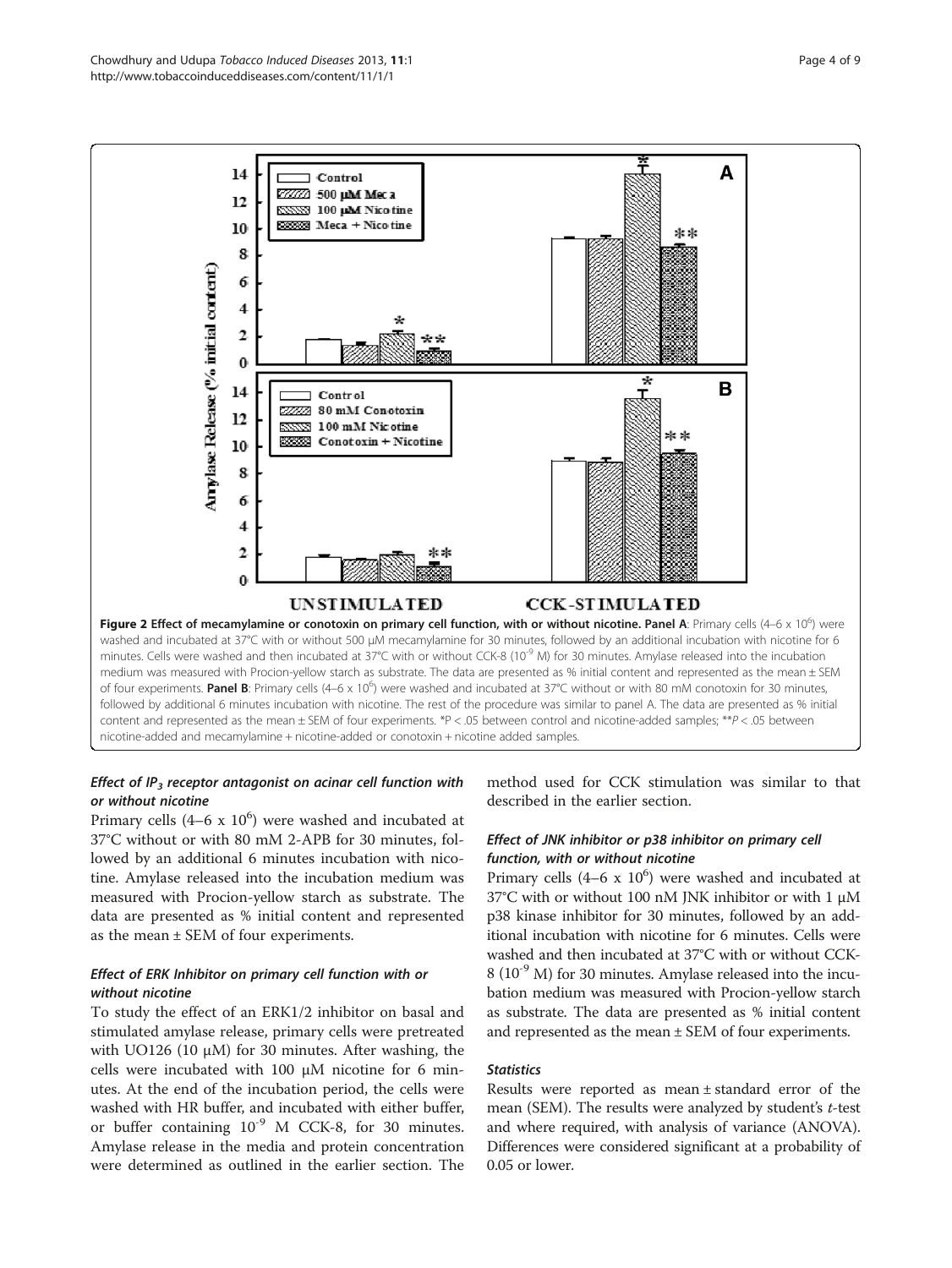<span id="page-4-0"></span>

### Results

## Nicotine Effects on CCK-stimulated acinar cell function

The time and nicotine dose effects on maximal stimulated amylase release in response to CCK are shown in Figure [1.](#page-2-0) The solid line represents the amylase response of control cells while the broken line represents the stimulated amylase response by CCK at a maximal stimulating dose of  $10^{-9}$  M [\[14\]](#page-8-0). The bottom panel in Figure [1](#page-2-0) shows that nicotine at a dose of 100 uM induced maximal release of amylase (Panel B) while the upper panel (Panel A) shows that the maximal response occurring at 3 mins of exposure that persisted until 6 min before decline. Based on this observation, a single dose of nicotine (100 uM) and time of exposure for 6 min was used in subsequent experiments on the results as shown below.

### Effect of mecamylamine or conotoxin on primary cell function, with or without nicotine

The effects of nicotine in the presence or absence of mecmylamine, and conotoxin on the basal and cell stimulated primary acinar cell function are shown in Figure [2](#page-3-0).

The upper panel (panel A) represents the basal and stimulated amylase release in the presence of mecamylamine while the lower panel (panel B) represents the effect of conotoxin. As shown in panel A, the basal levels of amylase release was increased significantly in the presence of nicotine when compared to control levels and reduced significantly in the presence of mecamylamine. Stimulation with CCK-8 enhanced the levels of amylase release in all groups. Treatment with nicotine induced CCK stimulated levels more than the control group. However, in the presence of mecamylamine, the enhanced response induced by nicotine was completely abolished returning the stimulated levels to that of control level. The response of acinar cell to amylase release by nicotine in the presence of conotoxin is identical to that of mecamylamine (Panel B).

### Effect of H-7 or 2-APB on primary cell function, with or without nicotine

The effects of nicotine in the presence or absence of H-7, and 2-APB on the basal and cell stimulated primary acinar cell function are shown in Figure 3. The upper panel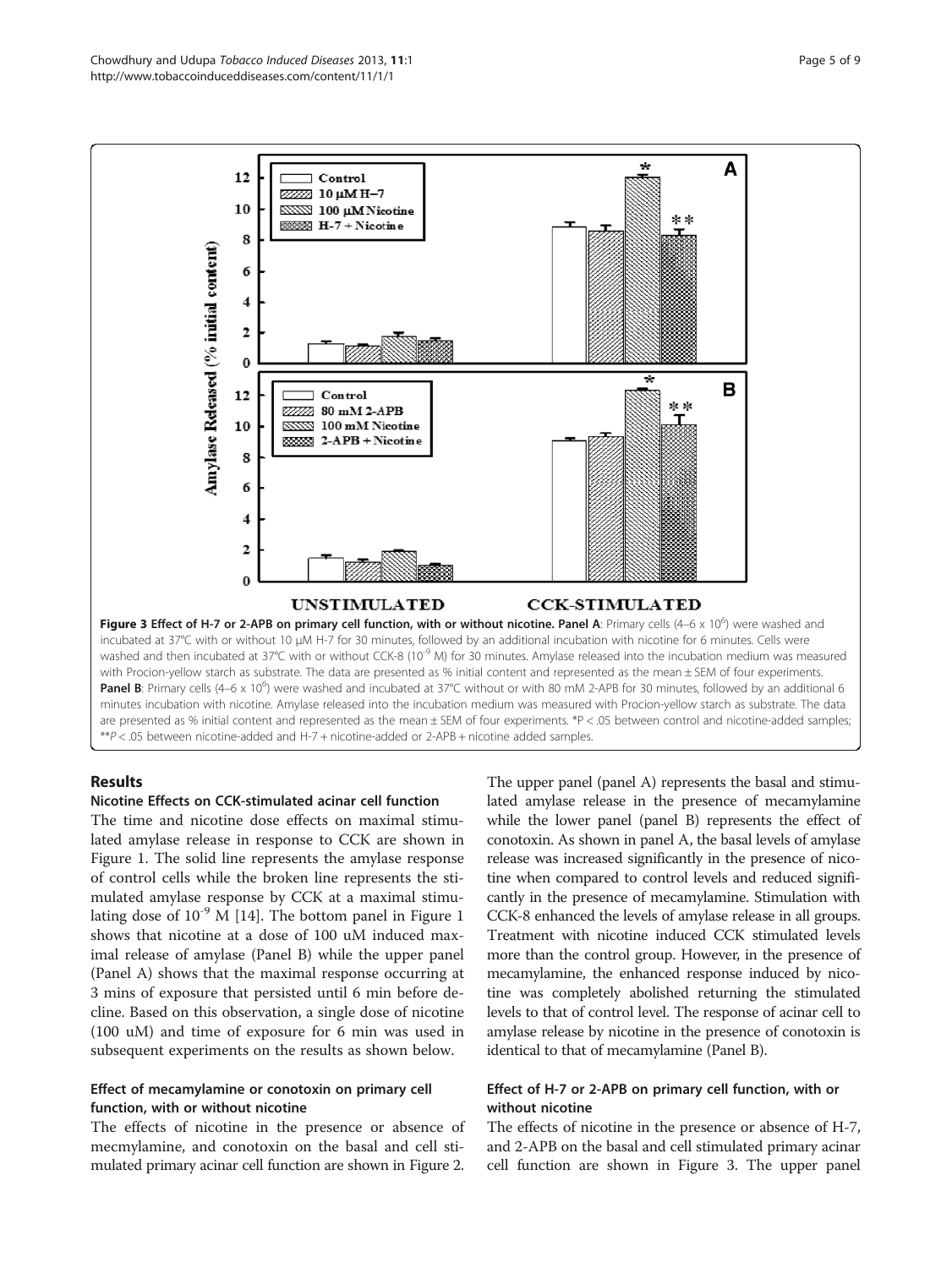<span id="page-5-0"></span>

(panel A) represents the basal and stimulated amylase release in the presence of H-7 while the lower panel (panel B) represents the effect of 2-APB. As shown in panel A, the basal levels of amylase release were similar in all four groups. Stimulation with CCK-8 enhanced the levels of amylase release in all groups. Treatment with nicotine induced CCK stimulated levels more than the control group. However, in the presence of H-7, or 2-APB the enhanced response induced by nicotine was completely abolished and returned to stimulated value as of control. The response of acinar cell to amylase release by nicotine in the presence of H-7 (Panel A) is identical to that of 2-APB (Panel B).

### Effect of ERK and AKT Inhibitor on primary cell function with or without nicotine

The effects of nicotine in the presence or absence of MAPK inhibitors, UO126, and AKT on the basal and cell stimulated primary acinar cell function are shown in Figure 4. The upper panel (panel A) represents the basal and stimulated amylase release in the presence of AKT

inhibitor while the lower panel (panel B) represents the effect of UO126. As shown in panel A, the basal levels of amylase release were similar in all four groups. Upon stimulation with CCK-8, levels of amylase release were enhanced significantly in all groups in all groups. Treatment with nicotine induced CCK stimulated levels more than the control group. However, in the presence of AKT inhibitor, or UO126, the enhanced response induced by nicotine remained unaltered. The response of acinar cell to amylase release by nicotine in the presence of AKT inhibitor (Panel A) is identical to that of UO126 (Panel B).

## Effect of JNK inhibitor or p38 inhibitor on primary cell function, with or without nicotine

The effects of nicotine in the presence or absence of MAPK inhibitors, JNK, and p38 kinase inhibitors on the basal and cell stimulated primary acinar cell function are shown in Figure [5.](#page-6-0) The upper panel (panel A) represents the basal and stimulated amylase release in the presence of JNK inhibitor while the lower panel (panel B)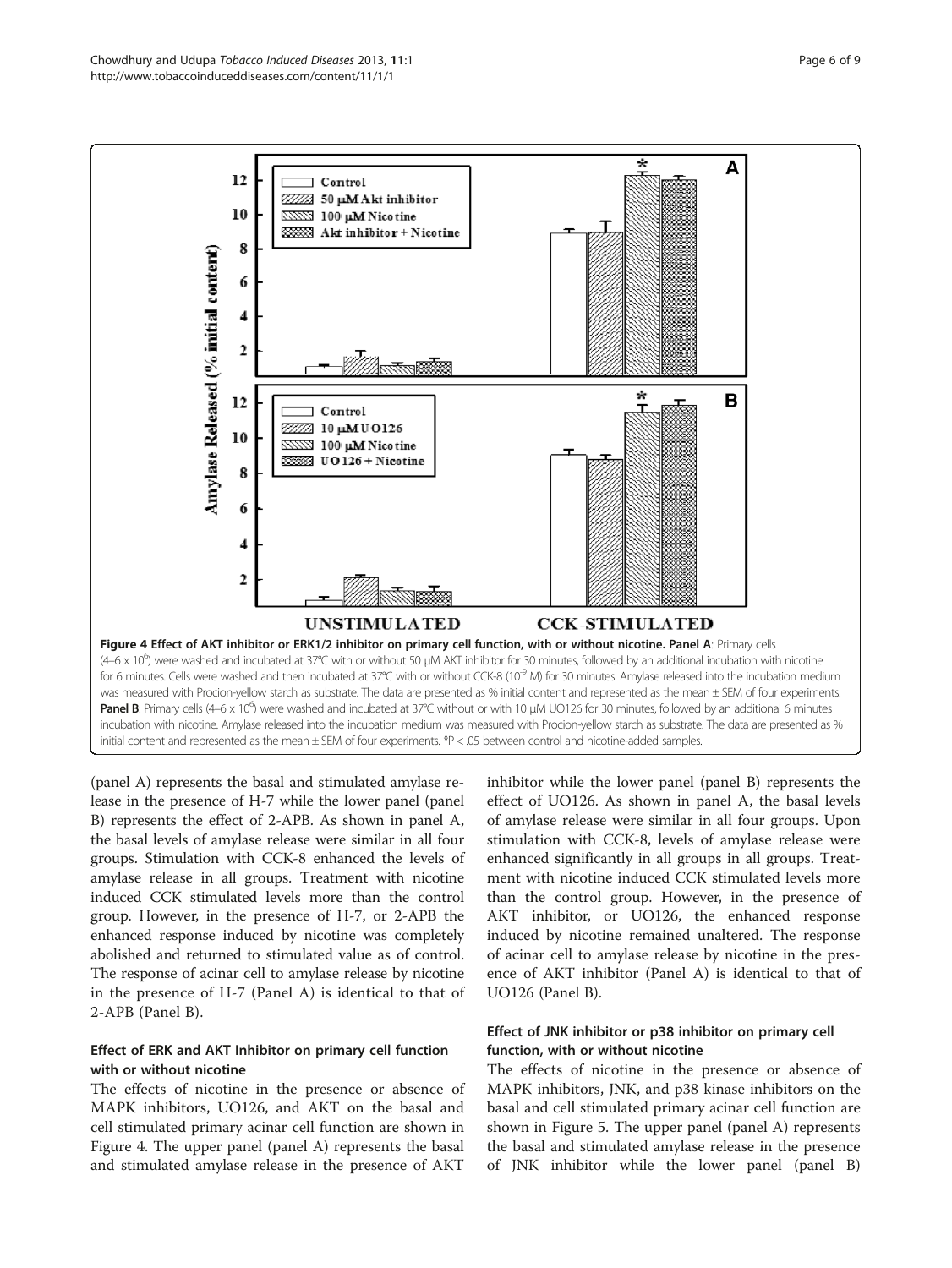<span id="page-6-0"></span>

represents the effect of p38 kinase inhibitor. As shown in panel A, the basal levels of amylase release were similar in all four groups. Upon stimulation with CCK-8 levels of amylase release were enhanced significantly in all groupss. Treatment with nicotine induced CCK stimulated levels more than the control group. However, in the presence of JNK inhibitor, or p-38 kinase inhibitor, the enhanced response induced by nicotine was not changed. The response of acinar cell to amylase release by nicotine in the presence of JNK inhibitor (Panel A) is identical to that of p-38 kinase inhibitor (Panel B).

### **Discussion**

The data presented in this communication demonstrates, in part, the mechanism by which nicotine induced the enhanced secretory response in pancreatic acinar cells

In earlier studies the effect of nicotine on cell signaling and function in this cell system and in rat tumorigenic cell line has been reported from this laboratory [[28](#page-8-0)-[30\]](#page-8-0). However, the precise mechanism by which nicotine induces the enhancement of the acinar cell function was not shown. The initial focus of the current

study was to confirm the effects of nicotine on stimulated secretory response in primary cells and then to evaluate its mechanism. As shown in Figures (2–5), nicotine treatment maximally increased basal and CCKstimulated enzyme secretions at 6 min of nicotine exposure. The dose of nicotine used for the study was identical to that was used in our earlier reported studies [[28](#page-8-0)-[30\]](#page-8-0). The selection of the nicotine dose was based on published literature reported both in in-vivo and other cell culture studies [[7,8,31](#page-8-0)-[35](#page-8-0)]. Dose levels of nicotine used in our study were below peak plasma nicotine concentration found in chronic cigarette smokers, which ranges from 10 to 15 mM, measured within 20 min of cigarette smoking [\[33](#page-8-0)]. In addition, in other laboratories, nicotine doses at varying concentration ranging from 0.75 mM to 25 mM have been used in isolated rat pancreatic acini [\[34](#page-8-0)]. In our current study, a lower nicotine dose of 100 uM, was used resulting in an induction of maximal secretory response when exposed for 3 min, which persisted for 6 min before decreasing (Figure [1](#page-2-0)). This is consistent with our findings published earlier.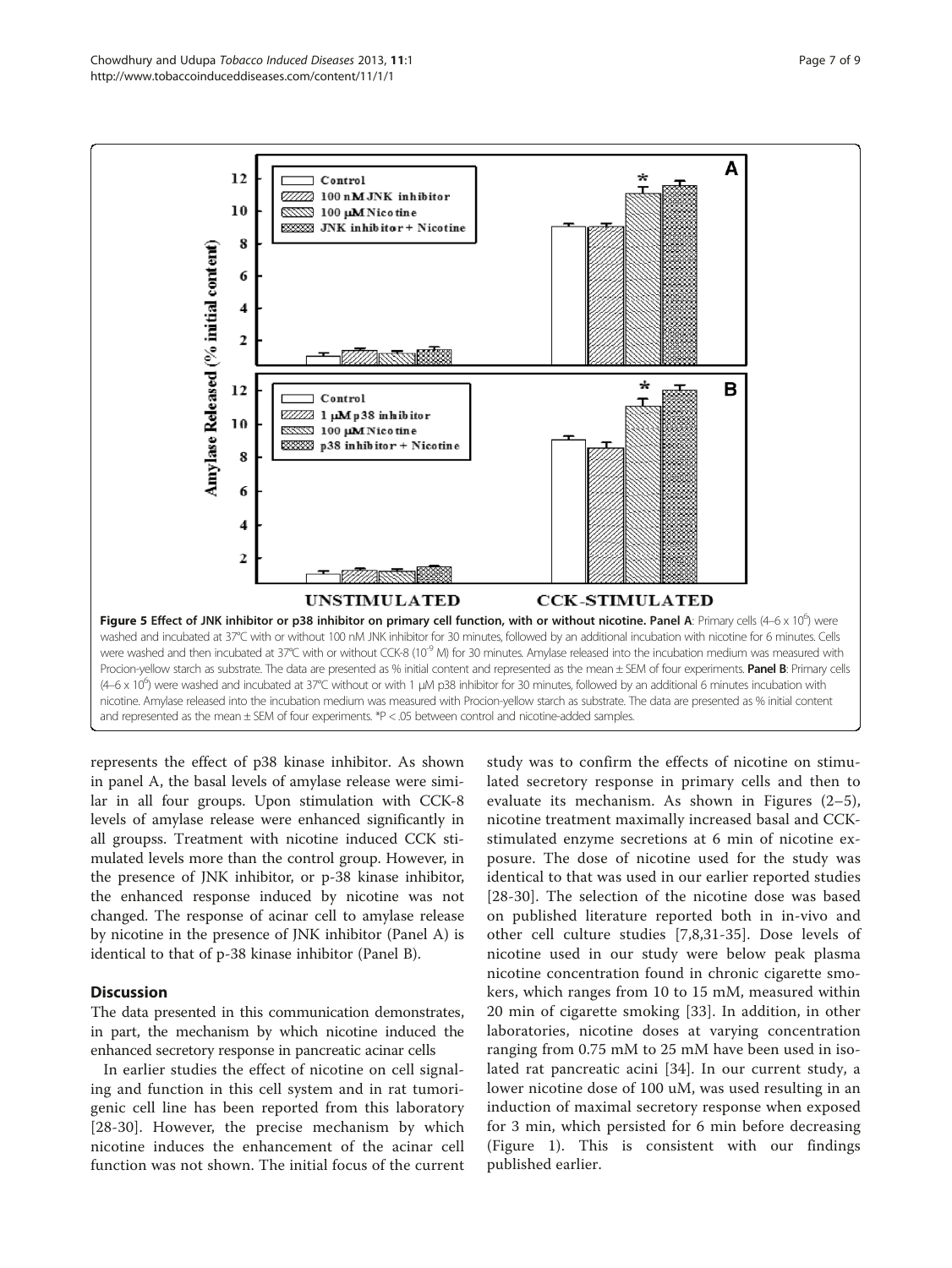<span id="page-7-0"></span>We have reported earlier that nicotine acts as a mitogen in acinar cell system by activating p-ERK 1 and 2 [[28-30,36\]](#page-8-0). Our studies show that ERK1/2 is activated by nicotine treatment under similar conditions and in the presence of the nicotine receptor antagonist the stimulatory cell response remain unaffected, implying that the kinase and secretory responses induced by nicotine are completely independent of each other and, perhaps, involve a separate mechanism. In this study we have looked into the influence of MAPK activation by nicotine and its effects on cell function. As shown in Figures [4](#page-5-0) and [5,](#page-6-0) mitogen activated protein kinases have no influence on nicotine-induced CCK-stimulated cell function suggesting that response of nicotine on cell function is regulated by a mechanism not related to MAPK activation.

The effects of nicotine on basal and stimulated secretory response are abolished by mecamylamine, a nicotinic receptor antagonist, suggesting that the secretory response of nicotine is receptor-mediated. It has long been established that stimulation of enzyme secretions by secretagogues in pancreatic acini involves several second-messenger pathways that are rapidly activated by G-protein-coupled receptors [[37](#page-8-0)-[39\]](#page-8-0) and changes in intracellular calcium concentration [\[40,41\]](#page-8-0) and may involve a cell-mediated intracellular Ca2+ response [[9,42](#page-8-0)]. In this study, the suppression of the secretory responses by calcium selective antagonists as shown in Figures [2](#page-3-0) and [3](#page-4-0) indicates that enhanced secretion induced by nicotine is triggered via calcium-activated process. Enhanced release of calcium at pharmacological doses of nicotine may lead to loss of pancreatic function resulting in pancreatic pathology [\[7](#page-8-0)-[9\]](#page-8-0). Thus the studies may be clinically relevant to the development of pancreatitis in smokers and will most likely be based on nicotine dose derived from the number of cigarettes smoked.

It has been reported that in rat sublingual mucous acini, nicotine first triggers the release of acetylcholine from pre-synaptic nerve terminals, which then activates muscarinic receptors [\[43](#page-8-0)]. In this study, we have observed that w-conotoxin, a potent Q-type calcium channel blocker, completely inhibited nicotine-induced pancreatic secretion suggesting that the regulation of pancreatic secretion by nicotine is physiologically regulated by a calcium-mediated process. The current study has examined the specificity of the nicotinic receptor antagonist in primary cells and has demonstrated that its effect on downstream events regulating exocrine secretion is regulated by calcium activated events involving both intra and extracellular calcium mobilization.

It has been demonstrated that intracellular calcium  $([Ca<sup>2+</sup>]$ <sub>i</sub>) signals are involved in a number of events, in-cluding apoptotic pathways [[44-46\]](#page-8-0). While  $Ca^{2+}$  could be released from the  $[Ca^{2+}]$ <sub>i</sub> stores,  $Ca^{2+}$  also could enter from the extracellular space through membrane channels.

Recently it has been shown that the activation of inositol-1, 4, 5-trisphosphate  $(IP_3)$  receptors, found at the cellular membrane, results in an elevation of  $[Ca^{2+}]$  I [\[18\]](#page-8-0). The modulation of  $[Ca^{2+}]$ <sub>I</sub> influences the activation of calplain [[47](#page-8-0)], which controls cell-cycle regulation, differentiation and apoptosis [\[48\]](#page-8-0). Activation of calpain from pro-calpain leads to apoptosome formation by cleavage of Bid, which in turn regulates Bax and activates caspase-3 [[44,48\]](#page-8-0).

### Conclusions

In summary, our data suggest that calcium activated events regulating the exocytotic secretion are affected by nicotine inducing enhanced functional response as confirmed by the inhibitory actions of these specific antagonists... The results implicate the role of nicotine in the mobilization of both intra- and extracellular calcium in the regulation of stimulus-secretory response of enzyme secretion in this cell system. We conclude that nicotine plays an important role in promoting enhanced calcium levels inside the acinar cell.

#### Competing interest

The authors have no conflict of interest to declare.

#### Authors' contribution

Authors PC, KU had the main role in study design, data analysis, data interpretation and manuscript preparation while the research Assistant HZ was responsible for data collection, organization, and participated in data Interpretation and manuscript preparation. Both authors read and approved the final manuscript.

#### Acknowledgement

The authors acknowledge the invaluable assistance of Ms. Hailing Zhang in conducting the experiments reported in this study.

#### Funding

This work was supported, in part, by a grant to PC from the University of Arkansas for Medical Sciences.

#### Author details

<sup>1</sup>Department of Physiology & Biophysics, University of Arkansas for Medical Sciences, College of Medicine, 4301 W Markham Street, Little Rock 72205, Arkansas. <sup>2</sup>Formerly at Donald W. Reynolds Department of Geriatrics University of Arkansas for Medical sciences, College of Medicine, 4301 W Markham Street, Little Rock 72205, Arkansas. <sup>3</sup>Formerly in Medical Research, Central Arkansas Veterans Health Care System, Little Rock, Arkansas.

#### Received: 22 October 2012 Accepted: 16 January 2013 Published: 18 January 2013

#### References

- Talamini G, Falconi M, Bassi C, Sartori N, Salvia R, Cadiron E, et al: Incidence of cancer in the course of chronic pancreatitis. Am J Gastroenterol 1999, 94:1253–1260.
- Talamini G, Bassi C, Falconi M, et al: Alcohol and smoking as risk factors in chronic pancreatitis and pancreatic cancer. Dig Dis Sci 1999, 44(7):1303–1311.
- 3. Lin Y, Tamakoshi A, Hayakawa T, Ogawa M, Ohno Y: Cigarette smoking as a risk factor for chronic pancreatitis: A case study in Japan. Pancreas 2000, 21(2):100–114.
- 4. Maisonneuve P, Lowenfels AB, Mullhaupt B, Cavallini G, Lankisch PG, Anderson JR, Di-magno FP, Andren-Sandberg A, Demellof L, Frulloni L, Amman RW: Cigarette smoking accelerates progression of alcoholic chronic pancreatitis. Gut 2005, 54:446–447.